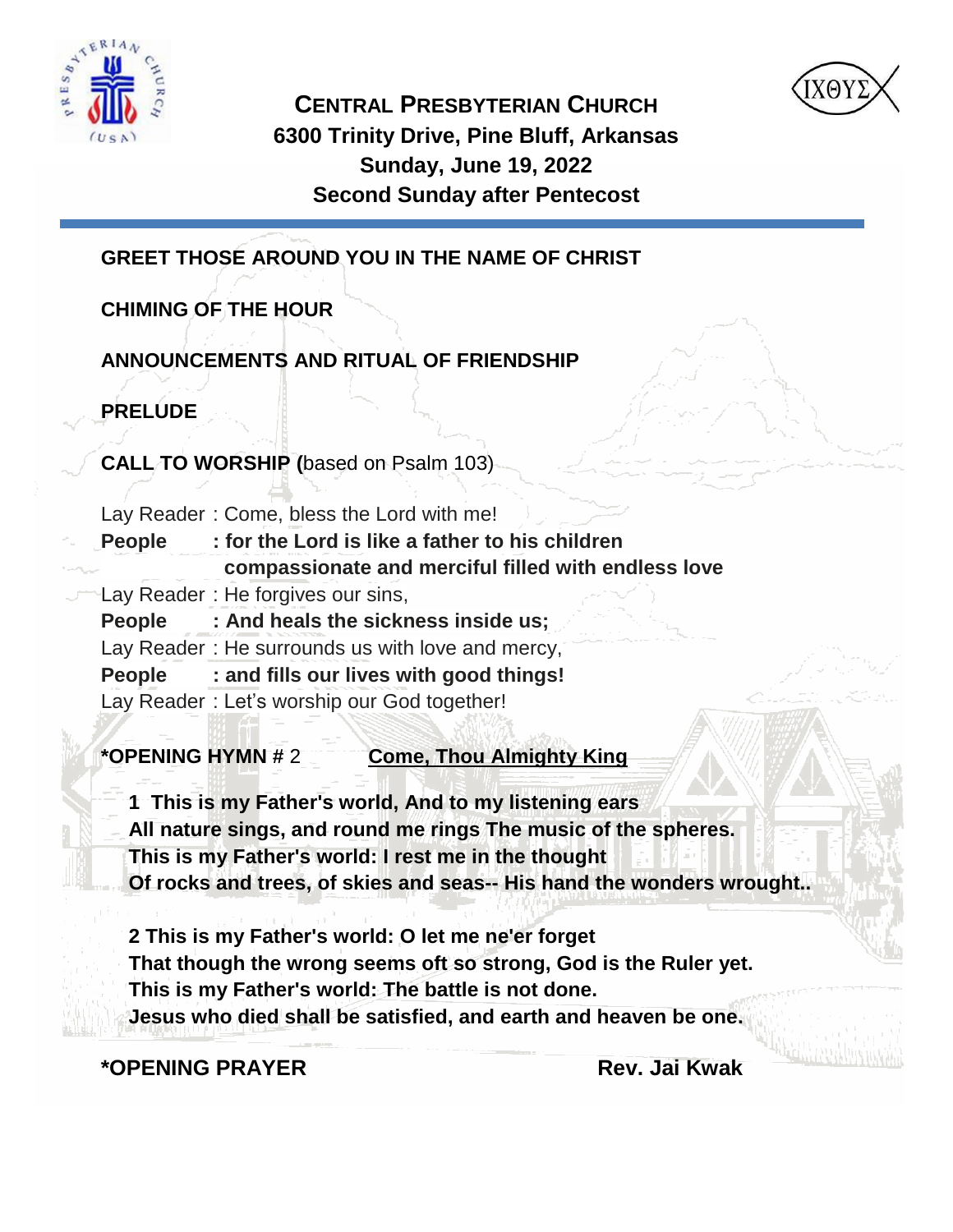# **CALL TO CONFESSION**

God invites us to a real relationship, a place where we are honest with ourselves, others and God. In humility and faith, let us confess our sin to God.

## **PRAYER OF CONFESSION**

**Gracious God, our sins are too heavy to carry, too real to hide and too deep to undo. Forgive what our lips tremble to name, what our hearts can no longer bear and what has become for us a consuming fire of judgment. Set us free from a past that we cannot change; open to us a future where we can be changed; and grant us grace to grow more and more in your likeness and image. Help us hear you in the silence. Create in us a clean heart, O God, and renew a right spirit within us. Do not cast us from your presence or take your Holy Spirit from us. Restore to us the joy of your salvation and sustain us with your bountiful Spirit through Jesus Christ, the light of the world. Amen.**

## **KYRIE ELEISON:** "Lord, Have Mercy"

Lord, have mercy upon us. Christ, have mercy upon us. Lord, have mercy upon us

## **ASSURANCE OF PARDON**

Hear the teaching of Christ: "I give you a new commandment, that you love one another. Just as I have loved you, you also should love another." In Jesus Christ, we are all forgiven. Amen.

\***GLORIA PATRI Hymnal #581**

**"Glory Be to the Father"**

**Glory be to the Father, and to the Son, and to the Holy Ghost; as it was in the beginning, is now, and ever shall be, world without end. Amen, Amen.**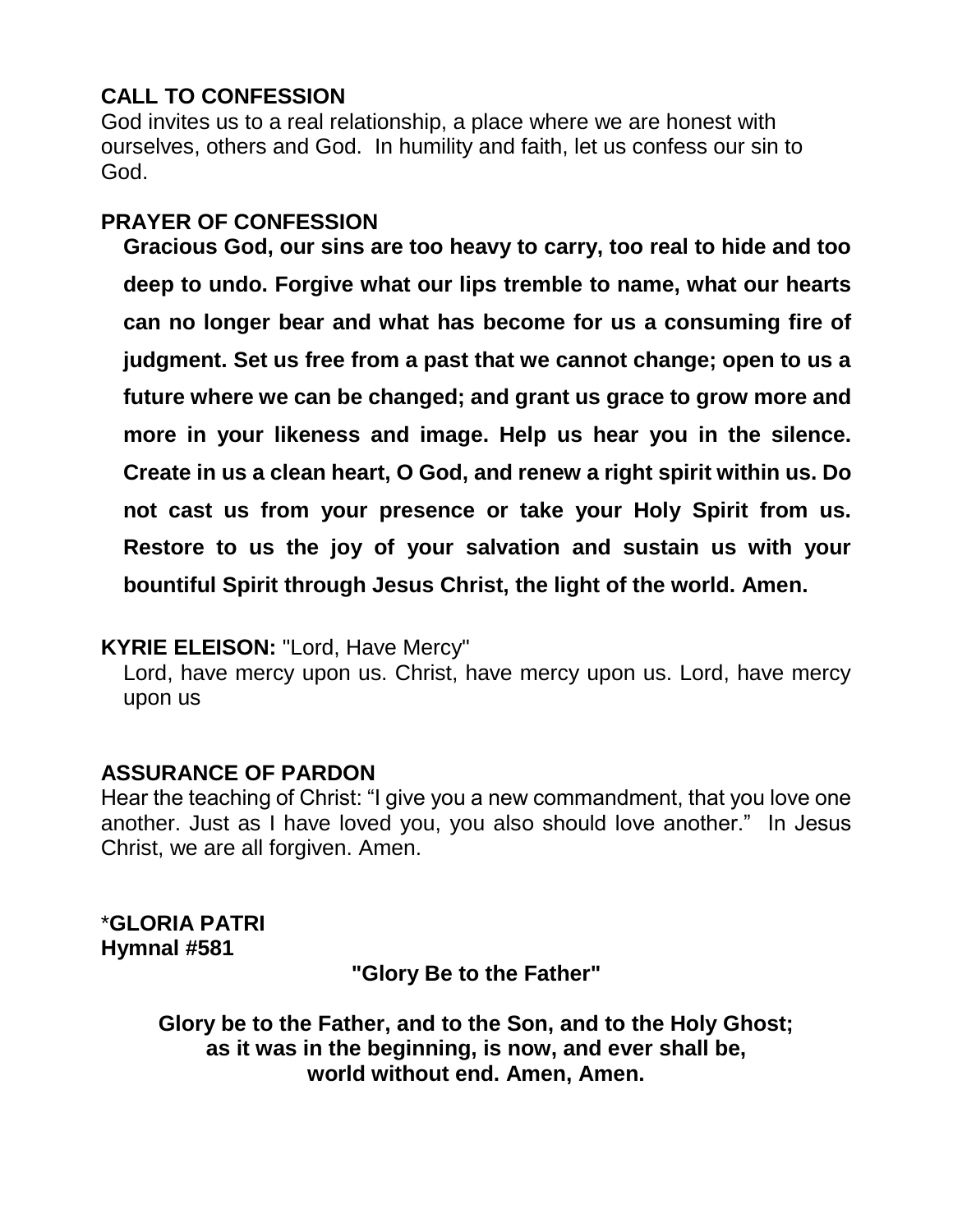**ANTHEM Piano/Organ: Young Ju Oh**

## **Blessed Be the Lord God Almighty**

**Father in heaven, how we love you.**

**We lift your Name in all the earth.**

**May your kingdom, be established in our praises,**

**As your people declare your mighty works.**

**Blessed be the Lord God Almighty**

**Who was and is, and is, to come.**

**Blessed be the Lord God Almighty.**

**Who reigns forever more.**

## **PROCLAIMING THE WORD**

## **SCRIPTURE READINGS**

#### **Exodus 20:12**

**"Honor your father and your mother, that your days may be prolonged in the land which the Lord your God gives you.**

#### **Matthew 6:9-13**

**9 "Pray, then, in this way: 'Our Father who is in heaven, Hallowed be Your name. 10 'Your kingdom come. Your will be done, on earth as it is in heaven. 11 "Give us this day our daily bread. 12 'And forgive us our debts, as we also have forgiven our debtors. 13 'And do not lead us into temptation but deliver us from evil. For Yours is the kingdom and the power and the glory forever. Amen.**

The word of the Lord.

**Thanks be to God.**

## **PRAYER FOR ILLUMINATION**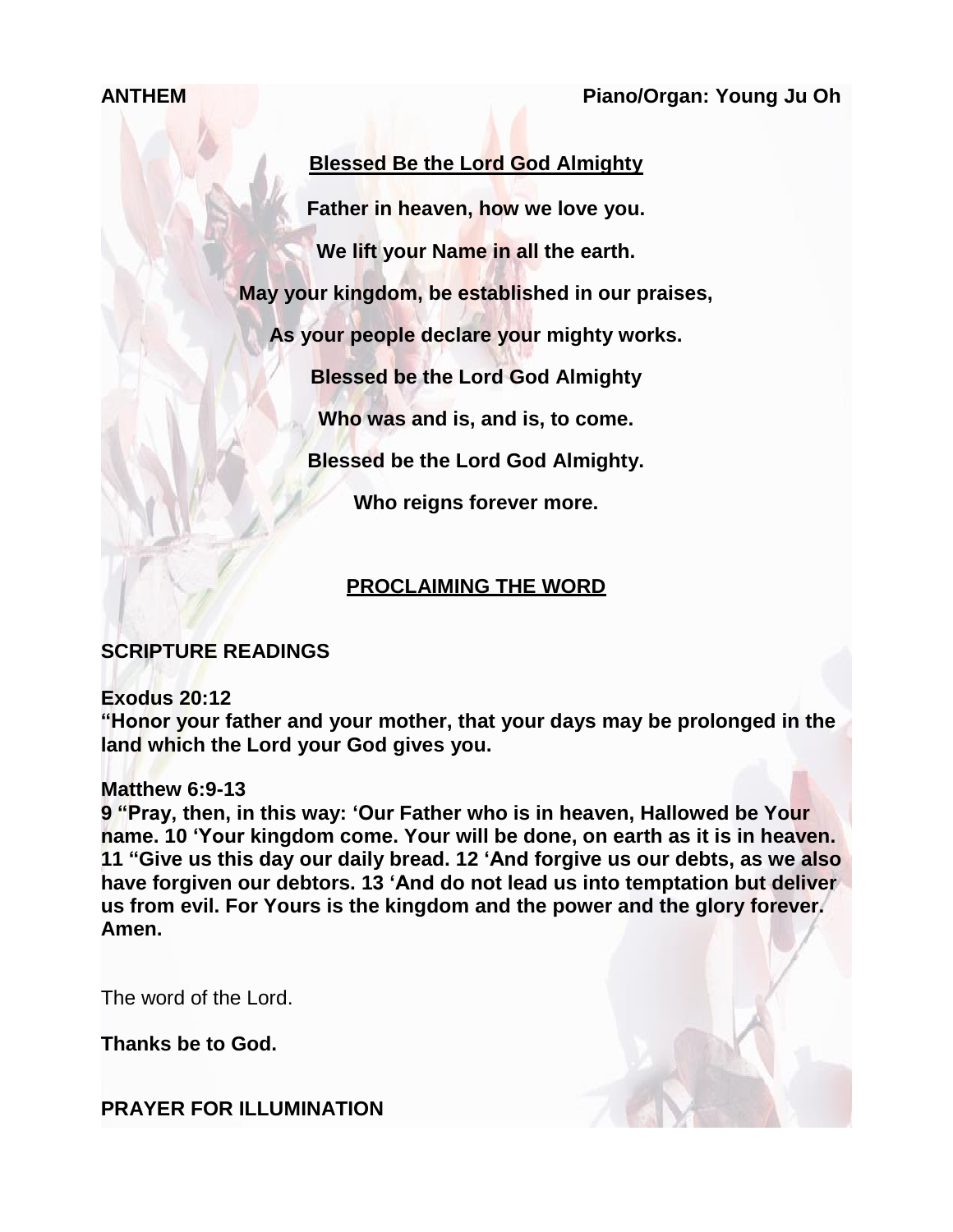#### **RESPONDING TO THE WORD**

#### **HYMN #625 O Lord My God (How Great Thou Art)**

- **1 O Lord my God, when I in awesome wonder, Consider all the worlds Thy Hands have made; I see the stars, I hear the rolling thunder, Thy power throughout the universe displayed.**
- **Refrain:**

 **Then sings my soul, my Saviour God, to Thee, How great Thou art, how great Thou art. Then sings my soul, my Saviour God, to Thee, How great Thou art, how great Thou art** 

- **2 When through the woods, and forest glades I wander, And hear the birds sing sweetly in the trees. When I look down, from lofty mountain grandeur And see the brook, and feel the gentle breeze. [Refrain ]**
- **3 And when I think, that God, His Son not sparing; Sent Him to die, I scarce can take it in; That on the Cross, my burden gladly bearing, He bled and died to take away my sin., [Refrain]**
- **4 When Christ shall come, with shout of acclamation, And take me home, what joy shall fill my heart. Then I shall bow, in humble adoration, And then proclaim: "My God, how great Thou art!" [Refrain]**

\* **Affirmation of Faith** (From A Brief Statement of Faith)

**In life and in death we belong to God. Through the grace of our Lord Jesus Christ, the love of God, and the communion of the Holy Spirit, we trust in the one triune God, the Holy One of Israel, whom alone we worship and serve. We trust in Jesus Christ, fully human, fully God. We trust in God, whom Jesus called Abba, Father. We trust in God the Holy Spirit, everywhere the giver and renewer of life. With believers in every time and place, we rejoice that nothing in life or in death can separate us from the love of God in Christ Jesus our Lord.**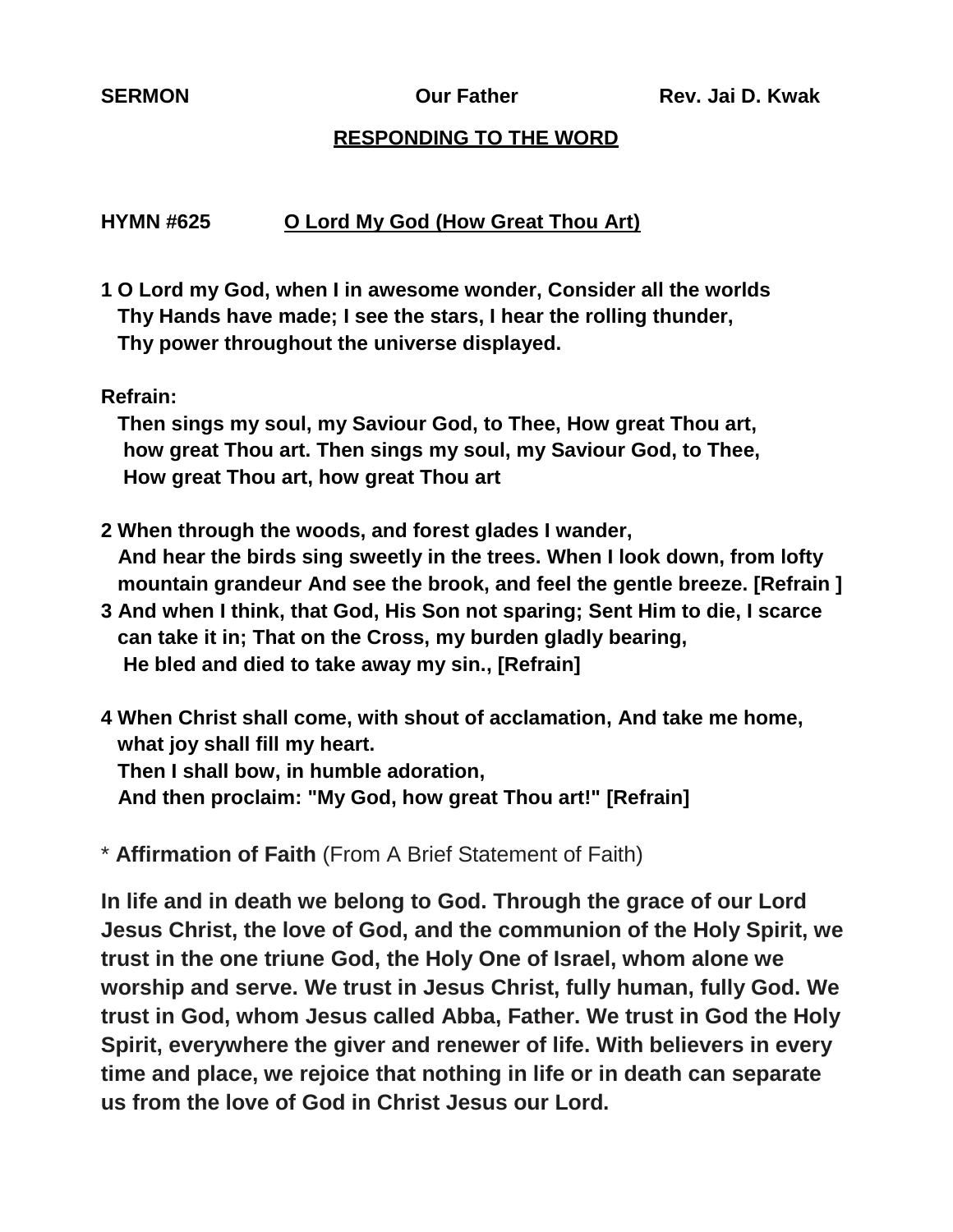### **CALL FOR THE OFFERING**

**OFFERTORY**

**\*DOXOLOGY Hymnal #606** 

**"Praise God, from Whom all Blessings Flow" Praise God, from whom all blessings flow; Praise Him, all creatures here below; Praise Him above, ye heav'nly host; Praise Father, Son, and Holy Ghost. Amen.**

### **\*PRAYER OF THANKSGIVING AND DEDICATION**

#### **SHARING OUR JOYS AND CONCERNS (You each are encouraged to give voice to your concerns or to name those for whom you love and pray.)**

**PRAYERS OF THE PEOPLE AND LORD'S PRAYER**

# **FOLLOWING THE WORD INTO THE WORLD**

## **CLOSING HYMN # 761. Called as Partners in Christ's Service**

- **1 Called as partners in Christ's service Called to ministries of grace We respond with deep commitment Fresh new lines of faith to trace May we learn the art of sharing Side by side and friend with friend Equal partners in our caring To fulfil God's chosen end**
- **2 Christ's example Christ's inspiring Christ's clear call to work and worth Let us follow never faltering Reconciling folk on earth Men and women richer poorer All God's people young and old Blending human skills together Gracious gifts from God unfold**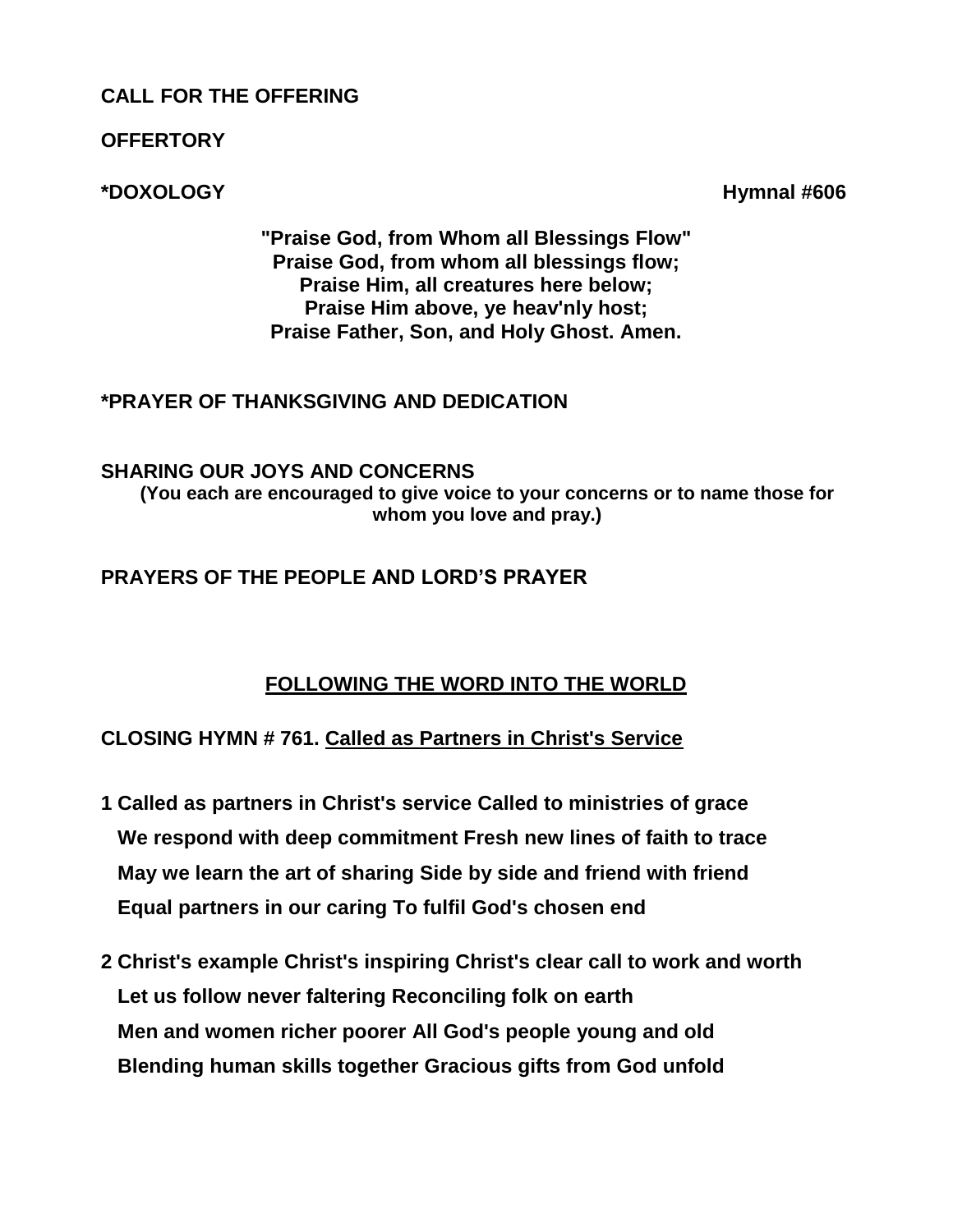- **3 Thus new patterns for Christ's mission In a small or global sense Help us bear each other's burdens Breaking down each wall or fence Words of comfort words of vision Words of challenge said with care Bring new power and strength for action Make us colleagues free and fair**
- **4 So God grant us for tomorrow Ways to order human life That surround each person's sorrow With a calm that conquers strife Make us partners in our living Our compassion to increase Messengers of faith thus giving Hope and confidence and peace**

#### **CHARGE AND BENEDICTION**

#### **\*\*POSTLUDE**

### **EXTINGUISHING OF THE CANDLES**

*Go forth into the world rejoicing. Love and serve the Lord.*

#### *\*Those who are able, please stand. \*\* Please be seated and remain for the postlude if you can.*

**Lay Reader: Denise Moseley**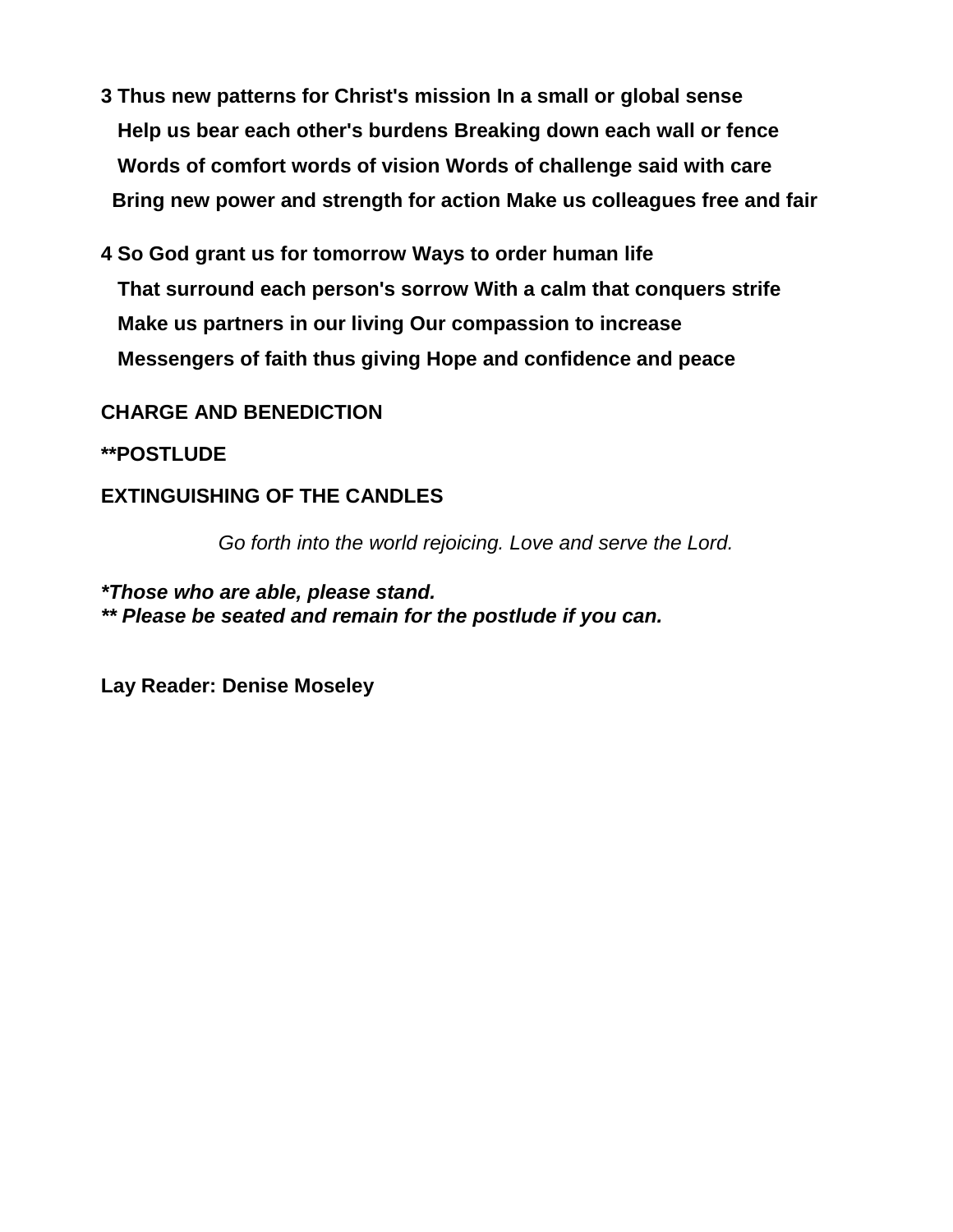#### **PRAYER CONCERNS**

*Dominik Munn Sydney Hayes Jemmie Moseley Hester Insley Emil & Carol Brown Karen Perdue Pat Drewett*

#### **FRIENDS AND RELATIVES**

| Name                                |                                         | Name                              |                                     |
|-------------------------------------|-----------------------------------------|-----------------------------------|-------------------------------------|
| Dr. Laura Festa                     | Wife of former pastor,<br>Dr. Dan Festa | <b>Ryker Cheek</b>                | Nephew of Bubba<br>VonTungeln       |
| <b>Scott McGeorge</b>               | <b>Friend of Lawrence Fikes</b>         | Anita Rodriguez                   | Daughter of Mary Light              |
| Rebecca and<br><b>Earl Phillips</b> | <b>Friends of Karen Perdue</b>          | <b>Janice Fuller</b>              | <b>Friend of Laura Cosner</b>       |
| Max Zeng                            | Mike and Lan Kelly's son                | <b>Norman</b><br><b>McPherson</b> | Friend of the Pam Riegler<br>Family |
| Luis Sanchez                        | <b>Father of Lizabeth Sanchez</b>       | <b>Haley Chandler</b>             | Friend of the Church                |
| <b>Bernice Collins</b>              | <b>Friend of the Church</b>             | <b>Pat Mosley</b>                 | Mother of George Mosley             |
| <b>Thomas Cosner</b>                | <b>Father of Zac Cosner</b>             |                                   |                                     |

#### **PLEASE PRAY FOR OUR FELLOW PRESBYTERIANS***:*

*Let us join in prayer for: New Worshipping Communities and First, Pine Bluff*

# *PLEASE PRAY FOR OUR SERVICE MEN AND WOMEN AROUND THE WORLD*

*Help us keep our prayer list up to date. If you have family or friends who need to be added or removed from the prayer concerns list, please let the Office know.*

> **For Information on the PC(USA) Disaster Assistance's response to the crisis in Ukraine please head to our website, CentralPresPB.com, or <https://pda.pcusa.org/situation/ukraine/>**

**Today we have the third Sunday Potluck. Come**